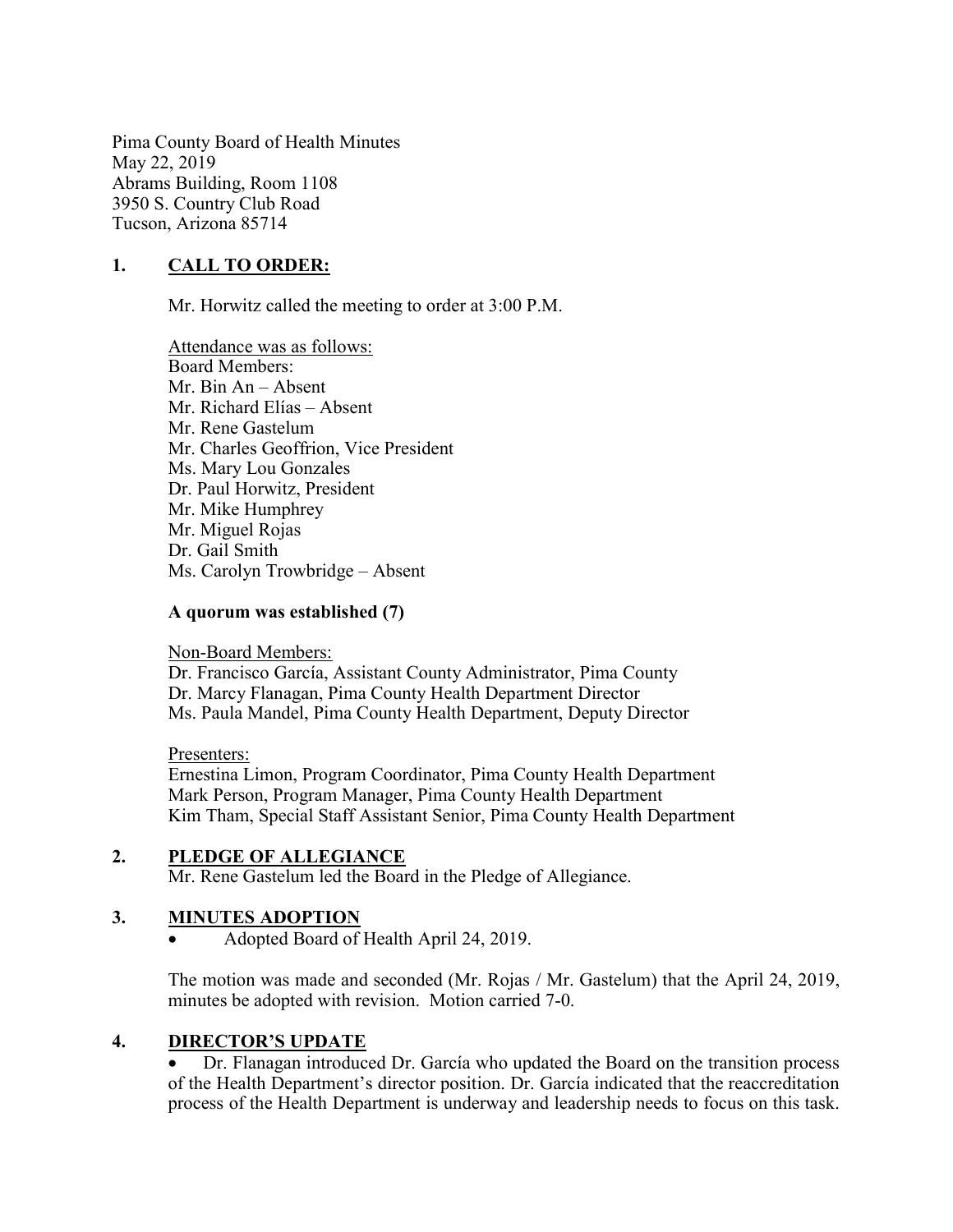Dr. García with his current responsibilities, would not be able to provide the bandwidth the department needs during this transition. Therefore, Dr. García began reaching out to colleagues in the community to see if there was some interest in an interim role. Dr. Bob England, who was the Maricopa County Health Department Director for approximately 13 years is interested. Dr. England began his public health career in Pima County and has become a nationally recognized public health leader. Dr. England will take the helm of this department with three main goals: 1) continue operations without interruption, 2) reassess our program strengths and opportunities, 3) assist with identifying a permanent replacement.

While Director of Maricopa County Department of Public Health, Dr. England served in numerous roles at the Arizona Department of Health Services, including medical epidemiologist for HIV and STD services, chief medical officer for the Bureau of Epidemiology and Disease Control, TB control officer, and state epidemiologist. He previously served as a local health director in Connecticut. He has worked in public health for his entire career, including Maricopa County, Pima County and Milford, Connecticut. His degrees come from University of Arizona College of Medicine and the University of California, Los Angeles.

Mr. Geoffrion inquired if the accreditation process is an annual process. Dr. Flanagan indicated that the reaccreditation process occurs every five years. Preparation, documentation, and application processes can take several years.

 Dr. Flanagan updated the Board on County and City collaboration with assisting the asylum seeking migrant families. Mr. Huckelberry has reached out to Senator's Sinema and McSally offices with concerns of the lack of federal funding and support in addressing this issue. In turn the CDC and partners with the ADHS are allowing proposals to redirect some of the Public Health Emergency Preparedness (PHEP) funding which will provide assistance to our faith-based organizations partners. Dr. Smith inquired if there are any long term arrangements in the form of housing, jobs, or legal fees for these families. Dr. Flanagan indicated that the PHEP funding is only available for a short term basis to assist the Catholic Community Services. As for long term, there are still discussions happening at the local, state, and federal level. Dr. García shared that most of these migrants have a destination outside of Arizona. These funds are short term for logistics in assisting these migrants to get to their final destinations. Additionally, the Board of Supervisors recently approved the Operation Stonegarden grant and are working to propose to the federal government ways to redirect some funds to our partners. Mr. Rojas suggested an empty army reserve location on Silverlake to house migrants after the monastery closes in August. Dr. García indicated that the County is working on getting access to this building to determine if this location is ideal to house migrants. The County is also looking into the Hohokam Middle School to see if it is a viable location.

 Dr. Flanagan introduced Paula Mandel who gave an update on the Hepatitis A outbreak. Since November 2018 the Epidemiology Division has investigated over 200 cases. 186 cases are confirmed and are homeless and use illicit drugs. There have been over 4,220 encounters at 134 locations. Over 2,000 doses of vaccine have been administered. The demographics are 75% of the cases have been hospital admissions. The median age range is 36 years old, 68% are male, 32% female, 68% are illicit substance users, 25% are street homeless, 22% are both illicit substance users and street homeless.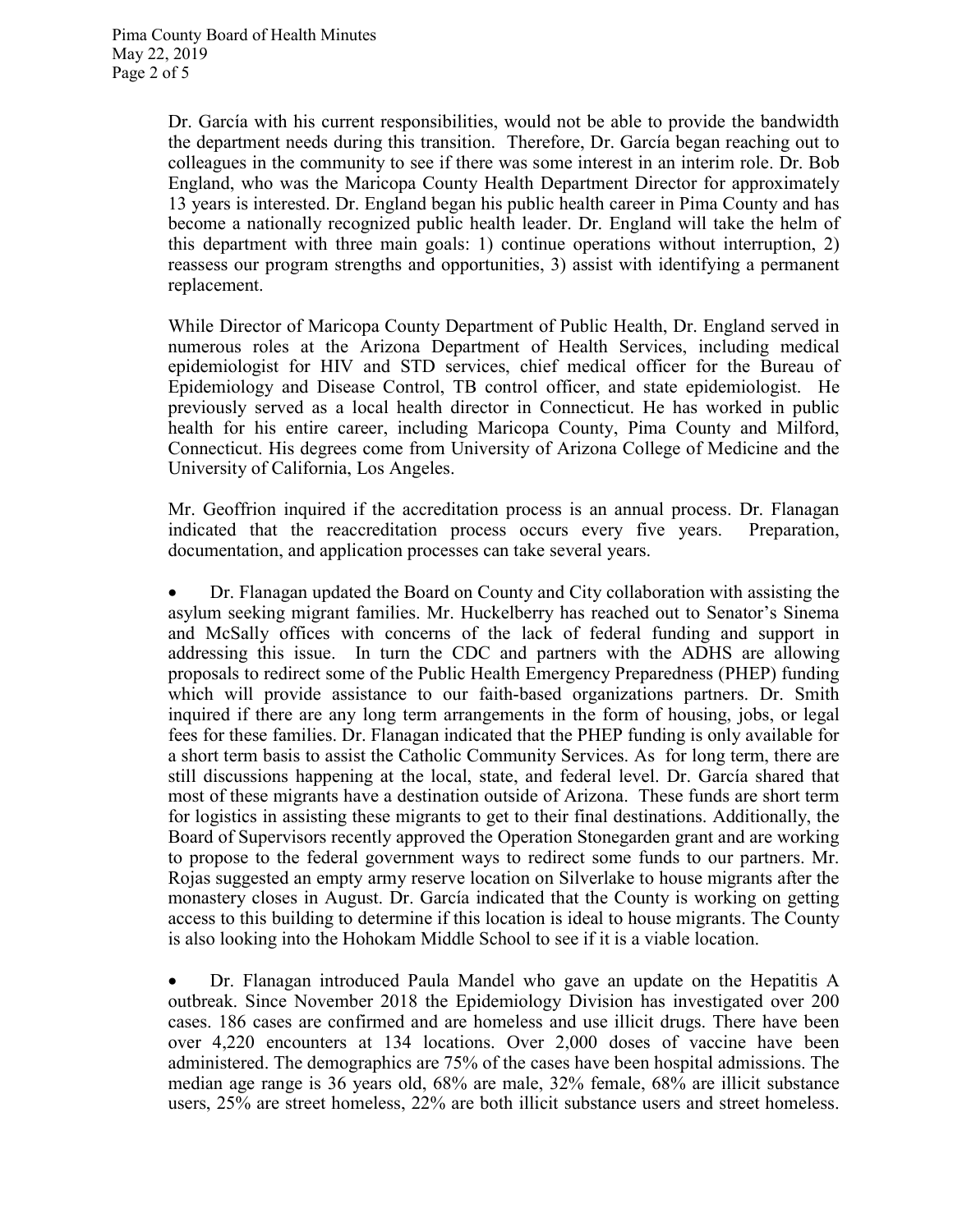There are six counties in Arizona that are reporting Hepatitis A cases with the most cases in Maricopa and Pima. Community partnerships continue with our hospitals, behavioral health institutions, correctional system, and methadone clinics. Our community outreach continues on the streets and the treatment and residential centers. Mr. Geoffrion inquired if the numbers are static in the summer months. Ms. Mandel indicated that the Epidemiology team have seen a decrease in the number of cases consistently over the last three weeks however the largest number of cases remain the illicit substance users.

 Mr. Humphrey inquired on the measles outbreak. Ms. Mandel indicated that both Pima County cases have been investigated and are related to travel. The county remains on constant surveillance and observation for both cases. Dr. Flanagan shared that the Governor recently proclaimed that Arizona is a pro-immunization state.

 Mr. Humphrey inquired if there are any bills that would impact abortion services. Dr. García indicated there are no bills that have been put through legislation at this time but does expect a bill in future sessions.

 Mr. Humphrey inquired on the status of the Tobacco bills. Dr. García indicated that both bills are essentially frozen until the budget clears legislation.

# 5. SUMMER SCHEDULE:

 Dr. Horwitz inquired if the Board would like to keep monthly meetings during the summer months. Dr. Smith indicated that the Board should continue to meet monthly.

The motion was made and seconded (Dr. Smith / Mr. Rojas) to keep monthly Board of Health meetings during the summer months. Motion carried 7-0.

# 6. SUICIDE PREVENTION:

 Dr. Flanagan introduced Ernestina Limon and Mark Person who are over the Community Mental Health and Addiction Program. Ms. Limon began the presentation indicating that every 40 seconds someone in the world dies by suicide which equates to approximately 800,000 people per year. By 2020 the World Health Organization predicts that someone will commit suicide every 20 seconds. In the United States depression is the 10th leading cause of death, and the second leading cause of death among 15-24 yearolds. There is one death by suicide in the United States every 12 minutes which equates to 105 deaths every day. Nearly 20% of teens consider suicide and 1 in 12 attempt suicide. Approximately 19% of young adults contemplate or attempt suicide each year. 22 veterans die by suicide each day. The LGBT community are three times more likely to experience a mental health condition. In 2017 there were 7,982 deaths by suicide in the elderly community. In Arizona suicide is the  $8<sup>th</sup>$  leading cause of death. According to the recent Community Health Needs Assessment suicide is the 10<sup>th</sup> leading cause of death in Pima County with 223 deaths in 2017 with the largest age range between 20-29 yearsold, 77% male, 23% female with the highest cause being firearms. At this time the Indian Nations are not included in these figures.

The Pima County Health Department has launched the Community Mental Health and Addiction Program to bring new emphasis and greater awareness to issues surrounding addiction, mental health, and suicide prevention and to combat the stigma that accompanies these afflictions. The message of this program is that there is a productive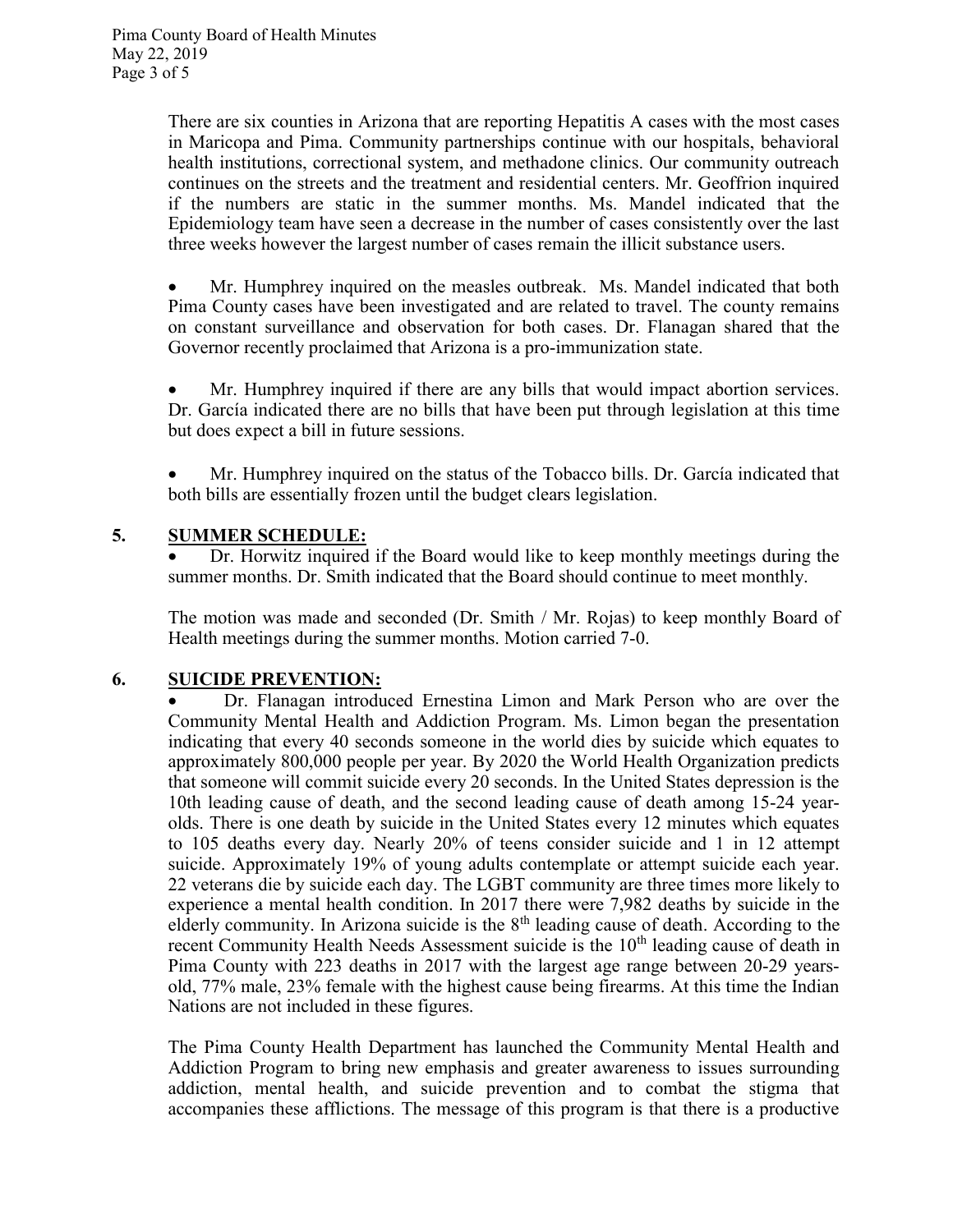life to live. This program's action items include raising awareness, link citizens to organizations that offer support, work with community partners and stakeholders to promote the need for suicide prevention, promote best practices, reduce the stigma around suicide and train the PCHD staff on suicide prevention.

Community partners include the Arizona Complete Health, National Alliance on Mental Health Southern Arizona (NAMI), USA Mental Health First Aid, and NAMI Ending the Silence. The Health Department has a presence at these conferences/locations to provide information on signs and symptoms of suicide: Annual Youth and Peace Conference, Redefining Safe 2019 Conference, South Tucson, University High School, Sabino High School, Greater Faith Church, and Cholla High School.

Ms. Limon shared that she attempted suicide at 10 years-old, as a teenager, and as an adult. Ms. Limon shares her story when she goes into the community because she knows what one is going through when they are contemplating suicide and encourages open conversation in schools or any venue to prevent others from contemplating suicide and understanding that there is a life to live.

# 7. HOMELESS IN TUCSON'S SUMMER HEAT:

 Dr. Flanagan introduced Kim Tham who presented Homeless in Pima County's Summer Heat. There are metrics from hospital discharge data on heat related illnesses and is incorporated in this presentation. The 2018 heat season was the hottest on record for Arizona. These factors are exaggerating health inequalities in those from lower social economic status, those without access to care, and those already vulnerable. Heat also changes in vector/food-borne illness risk. These changes increase the need for early warning systems, health care that can adapt to increasing needs, and multi-sector partnerships. Factors related to heat illnesses are recreational/occupational exposure, age, medications that impair ability to regulate body temperature, and substance/health conditions that impair heat coping. Hospital discharge data show vulnerabilities include homelessness, substance misuse, and mental illness. 50-60% present to the emergency room with alcohol or illegal drugs, and 30% take anti-psychotic medications.

The heat-related deaths are the highest in the hottest months which are June, July, and August. Pima County accounts for 38% of deaths from excessive heat across the state. The number of heat-related deaths among homeless is unknown. Heat-related deaths do not include all migrant remains found in the desert. That may be why there is an overrepresentation of deaths related to heat in Pima County. These remains are not included because there is not a way to identify the cause of death in late stages of decomposition. The number of heat-related emergency department visits returns to expected values in trends at the end of the summer. The number of people coming into our emergency departments shows the age adjusted rate per 100,000 is lower than Maricopa County. In Pima County in 2017 there were 193 emergency department visits with 26 inpatient admissions. This data could be translated to costs associated to homelessness.

The Tucson Pima Collaboration to end Homelessness (TPCH) is a city / federal initiative that bring together service providers, civic organizations, faith-based organization, municipal entities, and individuals to strategize ways to end different types of homelessness that include veterans, chronic, family, and youth. TPCH has 11 sites that provide respite from the sun. Every site will have varying services but each site is a safe,